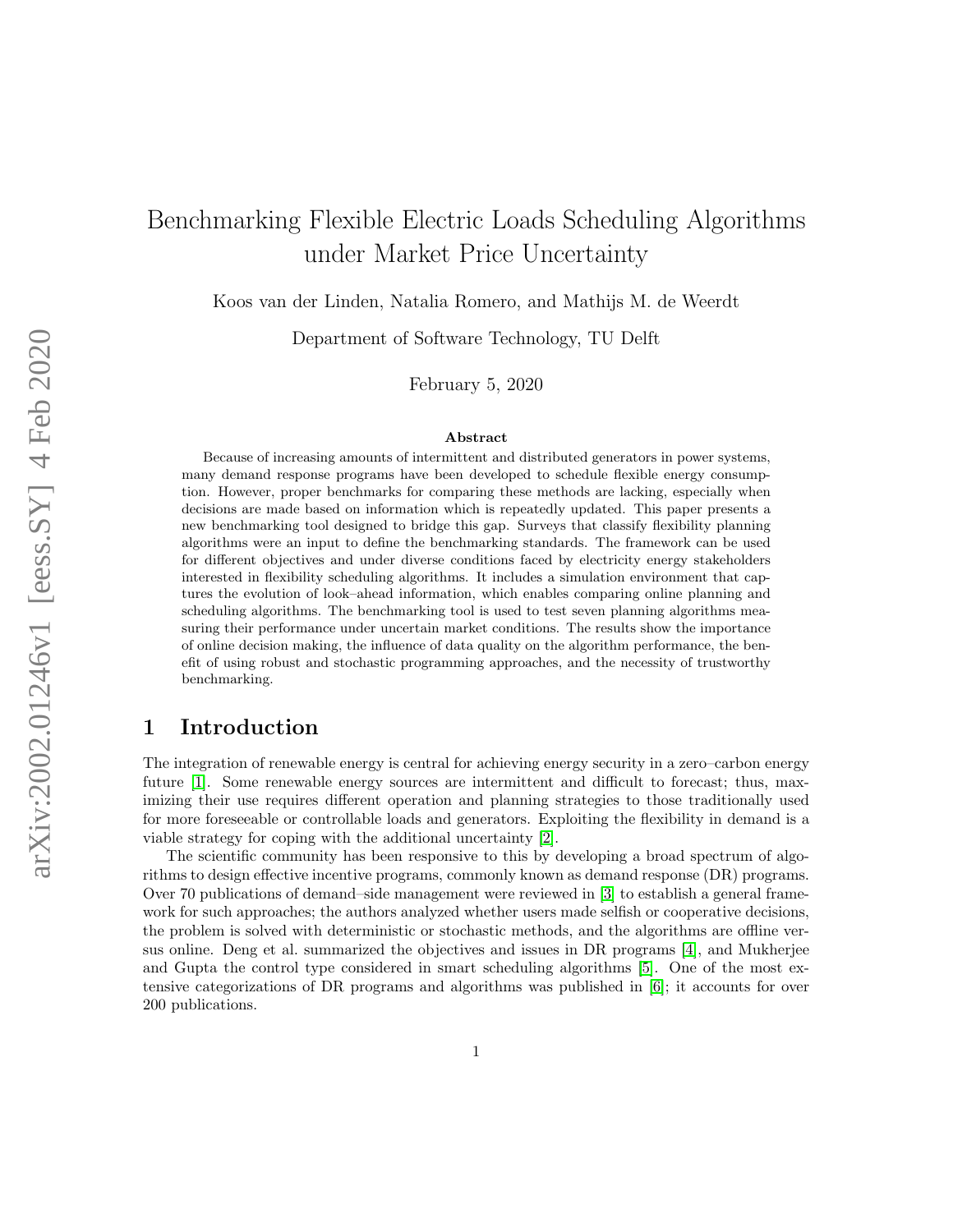With so many options, power sector stakeholders need tools to compare and identify the method that suits their objectives the best. Unfortunately, only a small number of publications focuses on benchmarking existing methods or comparing new contributions to established ones. In [\[7\]](#page-13-0), a new approach that uses hierarchical control is compared to algorithms assuming central control, which are known for finding system–wide optimal solutions. Four models to maximize the value of flexible resources are proposed and compared in [\[8\]](#page-13-1).

The challenge from assessing strategies increases when stakeholders consider real–time decisions, which require online algorithms, which update decisions based on new information. Simulation allows evaluating the performance of such online algorithms on multiple criteria. Furthermore, simulation can help developing better online optimization algorithms for complex dynamic problems [\[9\]](#page-13-2).

This work presents a framework to benchmark offline and online algorithms for scheduling flexible energy loads. This framework is the basis of an open-source toolbox, B-FELSA. To compare results to the input data, check the reproducibility of observed behavior, and compare simulation outcomes using different algorithms, the toolbox includes a simulator. Users can change the input parameters, and use results to perform sensitivity analysis of their decisions. In summary, it is a verification environment, that offers tools for calibration and validation tasks making it an effective benchmarking tool [\[10\]](#page-13-3).

This benchmarking framework is designed from the perspective of a consumer with flexible demand (or a stakeholder acting on his/her behalf) who wants to minimize total costs considering market incentives for load shifting. It covers shiftable and energy–based electric devices and accounts for the uncertainty associated with market incentives. This framework is used to compare algorithms that schedule this flexible energy demand. Straightforward and advanced heuristics, deterministic optimization and stochastic approaches are tested in a realistic scenario comparable to the Dutch energy market, as well as in an artificial scenario in which the quality of the provided data can be controlled.

The rest of this paper is organized as follows: Section 2 describes and motivates the scheduling context of the benchmark. Section 3 describes the framework and how it addresses the challenge of benchmarking online algorithms. This includes a description of the planning algorithms that are evaluated. Section 4 presents two case studies and discusses the results. Section 5 provides an overview of other energy decision support tools and explains the added value of the presented benchmarking framework. Section 6 concludes this research.

# 2 Loads Scheduling Context

Transmission system operators (TSOs) as well as distribution system operators (DSOs) around the world have identified the benefit from DR programs to prevent congestion or ensure balance of supply and demand. This has led to a large number of different programs, tariffs and market designs, which are employed to elicit the flexibility in loads from mainly residential, commercial customers, or both. First we explain and motivate which DR context we have chosen for the benchmarking of loads scheduling algorithms, and then we give the type of flexible load that is represented.

#### 2.1 Demand response programs

As described in the surveys on demand side management and demand response [\[3,](#page-12-2) [4,](#page-12-3) [6\]](#page-12-5), DR programs include centralized and decentralized control, advanced tariffs such as time of use, critical peak, real–time pricing and tier tariffs, to short–term electricity markets.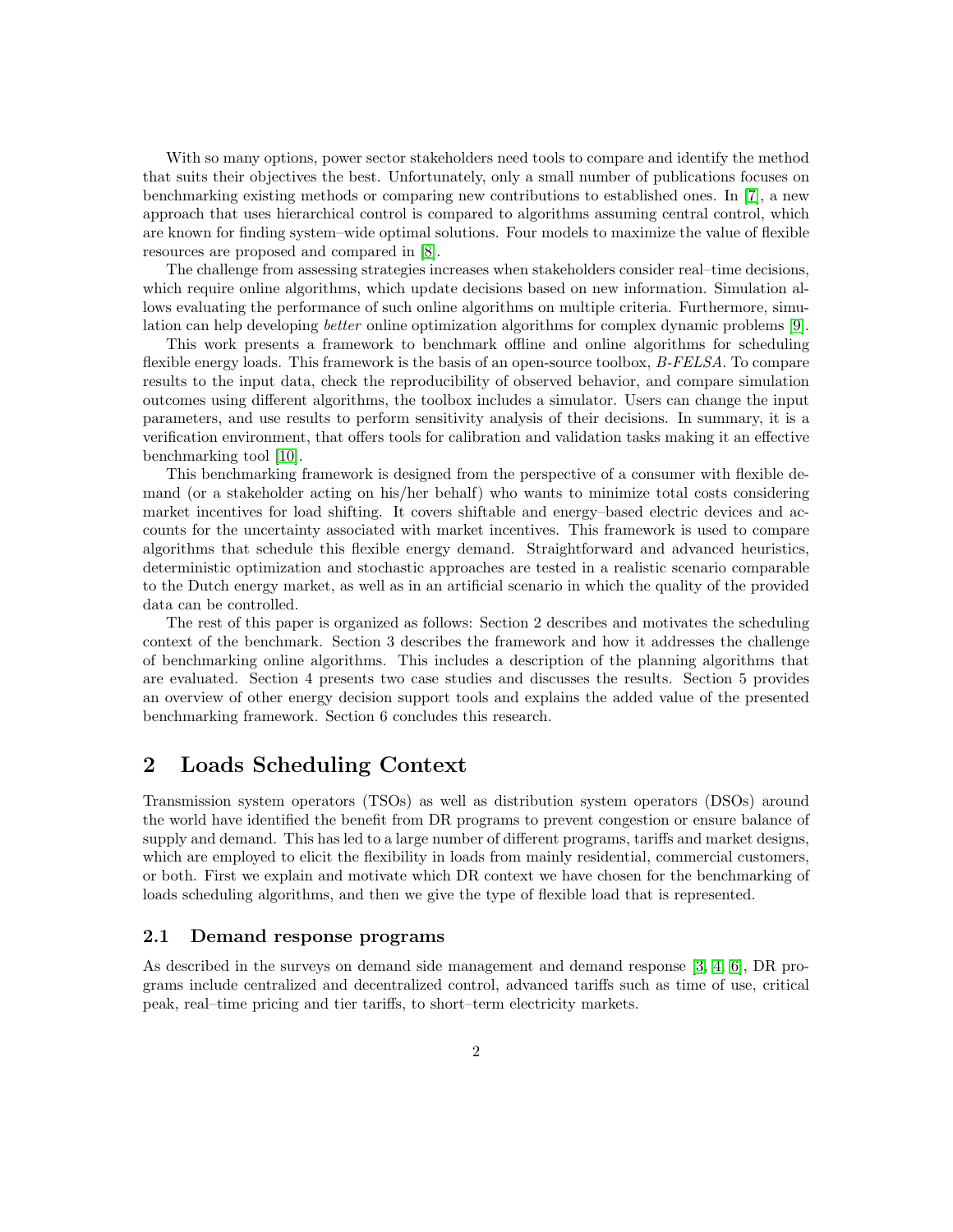Considering current practice, the short–term electricity and ancillary services markets seem to be the preferred way of trading flexible demand. The most common of these markets consist of a two–sided auction where parties trade energy supply and demand in hourly or block intervals called program time units (PTUs) [\[11\]](#page-13-4), and typically start about half a day before the day of delivery. Such an auction is known as the day–ahead (DA) market.

Some countries have market designs that allow trading between stakeholders closer to the time of delivery. These markets are known as intraday markets in European countries. They facilitate trading continuously, or sometimes in discrete slots, after closure of the DA market. A similar environment is known as the adjustments market by the Electric Reliability Council of Texas (ER-COT).

Parallel to DA and intraday markets, many TSOs use (voluntary) ancillary services to maintain grid stability. Trading parties can make bids to offer reserves supporting regulation up or down. Regulation up occurs in any instance when the demand exceeds the supply. The opposite case is known as regulation down. The deadline to place bids for offering ancillary services varies across countries, and conditions are typically different for offering voluntary or contracted services. A bid typically consists of both a volume and a price, possibly different for each PTU. Offering ancillary services is equivalent to a demand bidding and buyback DR program, but with the option of also increasing consumption.

After energy delivery, differences between actual energy use and the DA commitment are settled by paying an imbalance price to the TSO. This is called the imbalance market.

In the benchmark we consider participation in the DA, imbalance and reserves markets. Intraday participation is not included but could be developed using the same logic used for online decisions in the imbalance market.

#### 2.2 Type of load and its flexibility

Electric devices in the grid can be classified in fixed, shiftable, and elastic energy–based or comfort– based [\[3\]](#page-12-2). Shiftable devices have a fixed load profile that can only move in time. Elastic energy– based devices must consume a fixed amount of electricity within a given window; and comfort– based devices have flexible profiles only constrained by a comfort level target, e.g., temperature control systems [\[3\]](#page-12-2). Furthermore, devices with energy storage capacity can offer unidirectional or bidirectional services (when devices can sell energy to the system) [\[5\]](#page-12-4).

The analysis presented here is restricted to electric vehicle (EV) charging. EVs have relatively high flexibility and capacity, and this makes them good candidates for providing DR. Moreover, they are representative of other elastic energy–based devices such as heat pumps.

### 3 Overview of B-FELSA

The previous section highlights the broadness of the scope of the DR program context. The large variety in the problem context has resulted in a large number of solution methods. This also makes comparing and benchmarking solution methods a hard task. B-FELSA is designed to deal with this complexity.

B-FELSA has a modular design, which makes it a flexible platform for testing, comparing and designing new algorithms in various market design settings. The modules are grouped based on the steps followed for evaluating algorithms. The first phase, i.e. the input phase, is managed by the *data provider*. In the following step, the experiments are configured using the input data and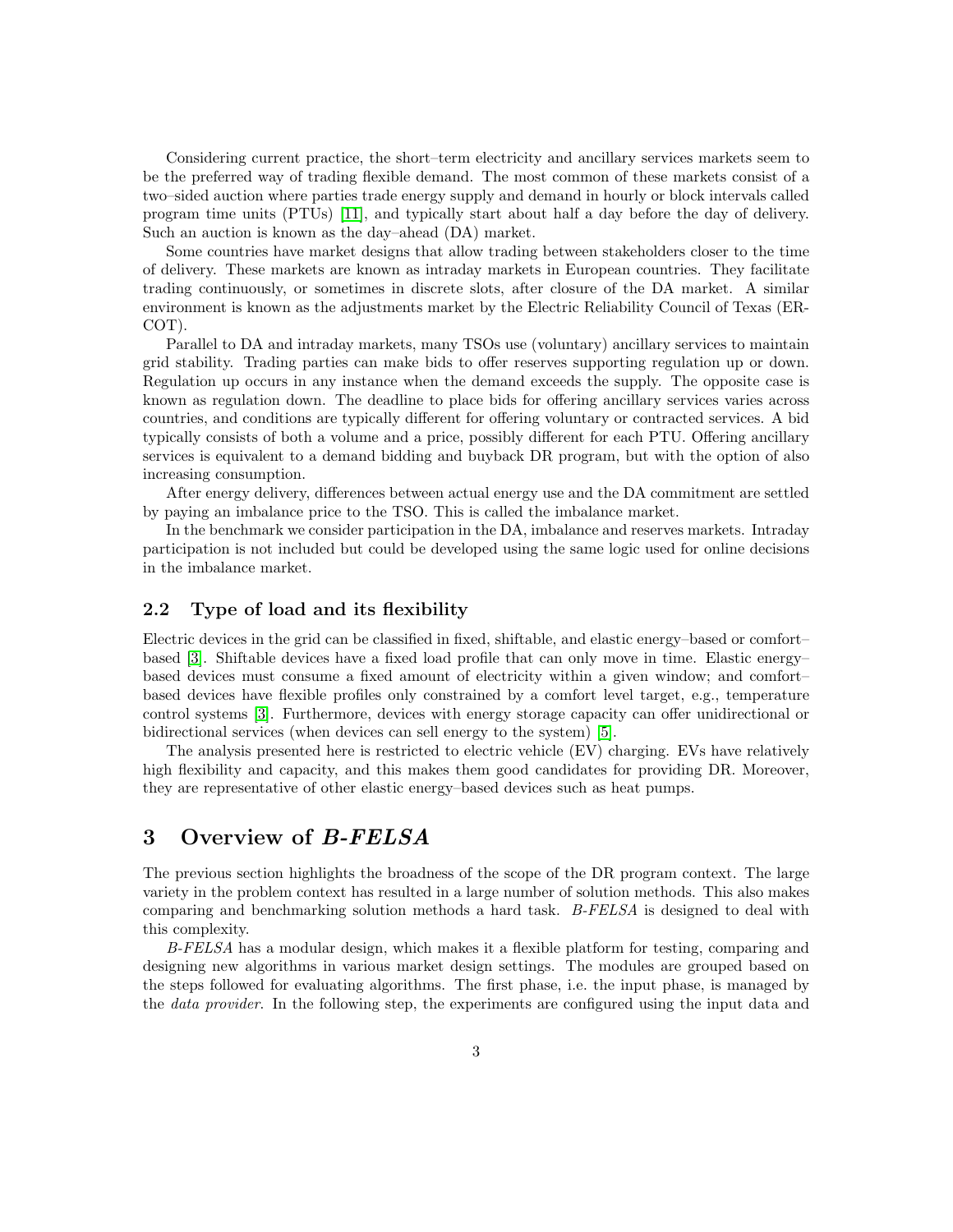<span id="page-3-0"></span>

Figure 1: B-FELSA design

parameters. Three modules are responsible for this: flexible load, market environment and problem set–up. The latter module refers to additional input parameters that define the solution model or external options, such as the existence of physical grid constraints. The next two phases and modules are critical for benchmarking algorithms. They use the market simulation environment to optimize scheduling decisions and measure the outcomes of those decisions. The modules are named solution model and evaluator, respectively. The last phase outputs results and offers a diverse set of visualizations for results validation. Fig. [1](#page-3-0) illustrates the structure of B-FELSA. B-FELSA is open-source and its source can be obtained at [\[12\]](#page-13-5).

Each of these modules is discussed in a separate section below.

#### 3.1 Data provider

The input data consists of the loads, market, and model and simulator configuration. The market data includes DA market prices, regulation price and ancillary service usage. Additional data includes information such as grid constraints, and parameters defined by the user to model the uncertainty and its evolution.

#### 3.2 Flexible load

The flexible load module is designed for EV charging, but with the option of extending it with other energy–based elastic or time–shiftable devices. The algorithms included in B-FELSA consider a single type of flexible load that can be aggregated. The user can implement changes to B-FELSA to account for a mixed pool of flexible loads as explained in [\[7\]](#page-13-0), or to consider micro–grid cost minimization or utility and maximization problems.

#### 3.3 Market data for simulator

Because DA market prices are relatively easy to predict, in the benchmark these are modeled deterministically, but the uncertainty associated with the final regulation condition (i.e., whether ancillary services are accepted), and real–time energy prices are modeled through scenarios.

The simulation environment consists of a series of discrete trading times from the DA to delivery time. With each time step the information is updated. All decisions made for energy delivery in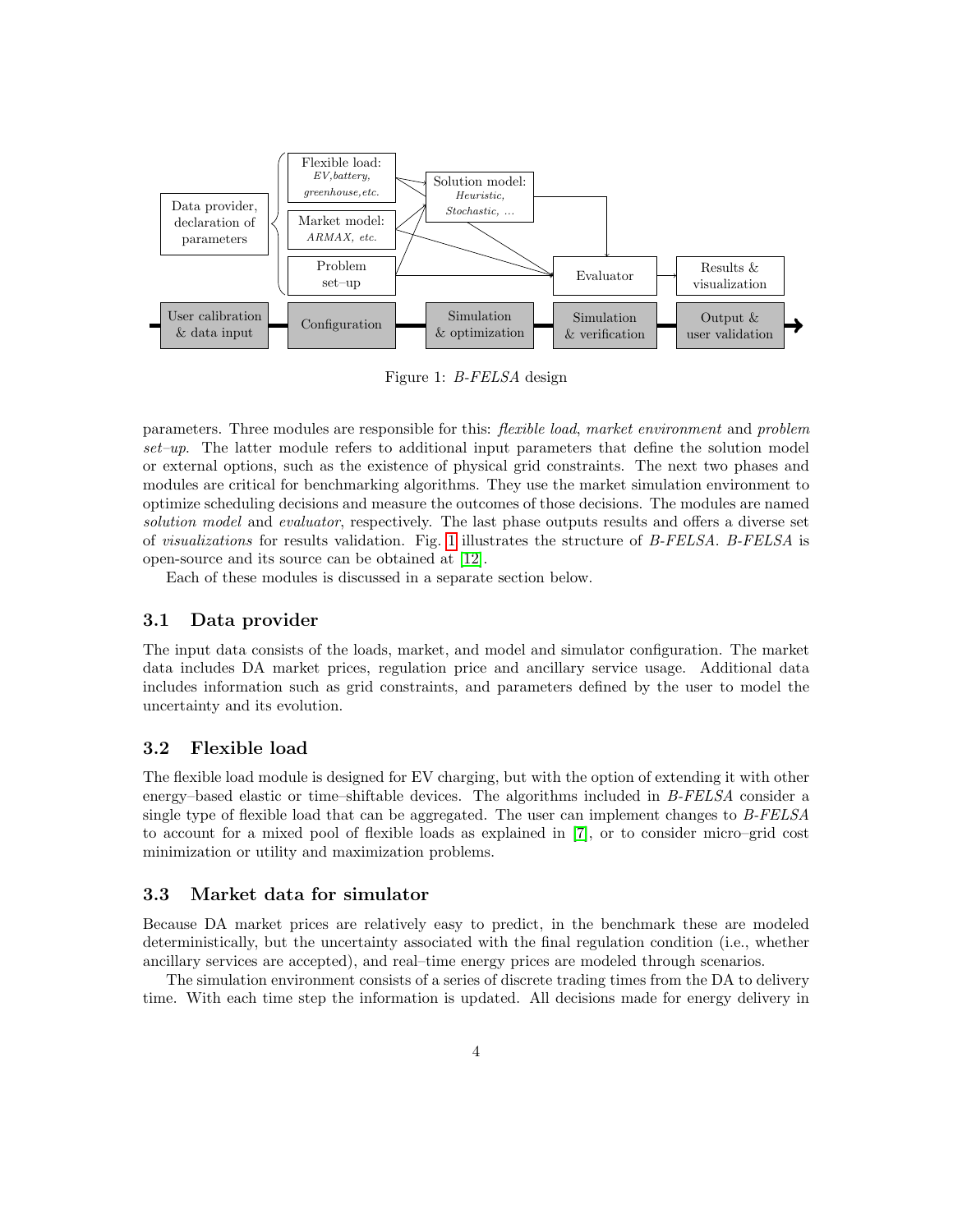<span id="page-4-0"></span>

Figure 2: The ARMAX model is used to generate a real scenario (for evaluation) from historic data. The same ARMAX model is then used to generate a number of price forecasts from the generated scenario. These price forecasts are updated at every time step, starting from the current time (second vertical line in the figure).

previous steps are fixed, but all other decisions can be updated. All decisions must be aggregated to verify that the total energy demand is fulfilled within the load constraints.

The user can generate scenarios to simulate the decision environment using different methods. One of the models included to generate market price scenarios is the auto–regressive moving average model with exogenous variables (ARMAX), which is widely used for scenario generation and DA market price forecasting [\[13](#page-13-6)[–17\]](#page-13-7). In particular, we follow and adapt the method used by Olsson and Soder [\[14\]](#page-13-8) for real–time balancing market prices generation. This method was identified as one of the best performing by Klaeboe [\[16\]](#page-13-9). Both [\[14,](#page-13-8) [16\]](#page-13-9) focus on the Nordic power market prices. Olsson's method is adapted by using a Box-Cox-transformation [\[18\]](#page-13-10) instead of a log-transformation to normalize the data, and by using exogenous variables to capture the seasonal (daily) component [\[19\]](#page-13-11).

Ancillary services are used when the supply and demand need to be balanced. Acceptance happens on a continuous basis, in contrast to the discrete program time units (PTU) for offering the service. Furthermore, the required volume also determines acceptance. Therefore, we use an abstraction that represents these two conditions. For each PTU, we estimate the percentage of time that the total energy offered is completely accepted and deployed, as is similarly done in [\[20\]](#page-14-0). Scenarios for this abstraction are also generated. We do this using a discrete Markov model with transition probabilities depending on the time of the day and season of the year. The transition probabilities are based on historic data.

Fig. [2](#page-4-0) shows how the ARMAX model is used to generate both an evaluation scenario (the real scenario) and price forecasts. During online evaluation, at every time step, these price forecasts are regenerated creating a series starting at the current time in the evaluation. Multiple scenarios are generated using Monte Carlo simulation. In the same way scenarios are also generated for the ancillary service usage using the Markov model introduced above. This models the market uncertainty and the increase in information as time draws closer to time of delivery.

#### 3.4 Solution model

An algorithm needs to decide the amount of energy purchased on the DA market per hour, and the energy use, the amount of up and down reserves committed, and the up and down reserve price bids per PTU. Every load has a session start and end, a starting state of charge (SOC), a required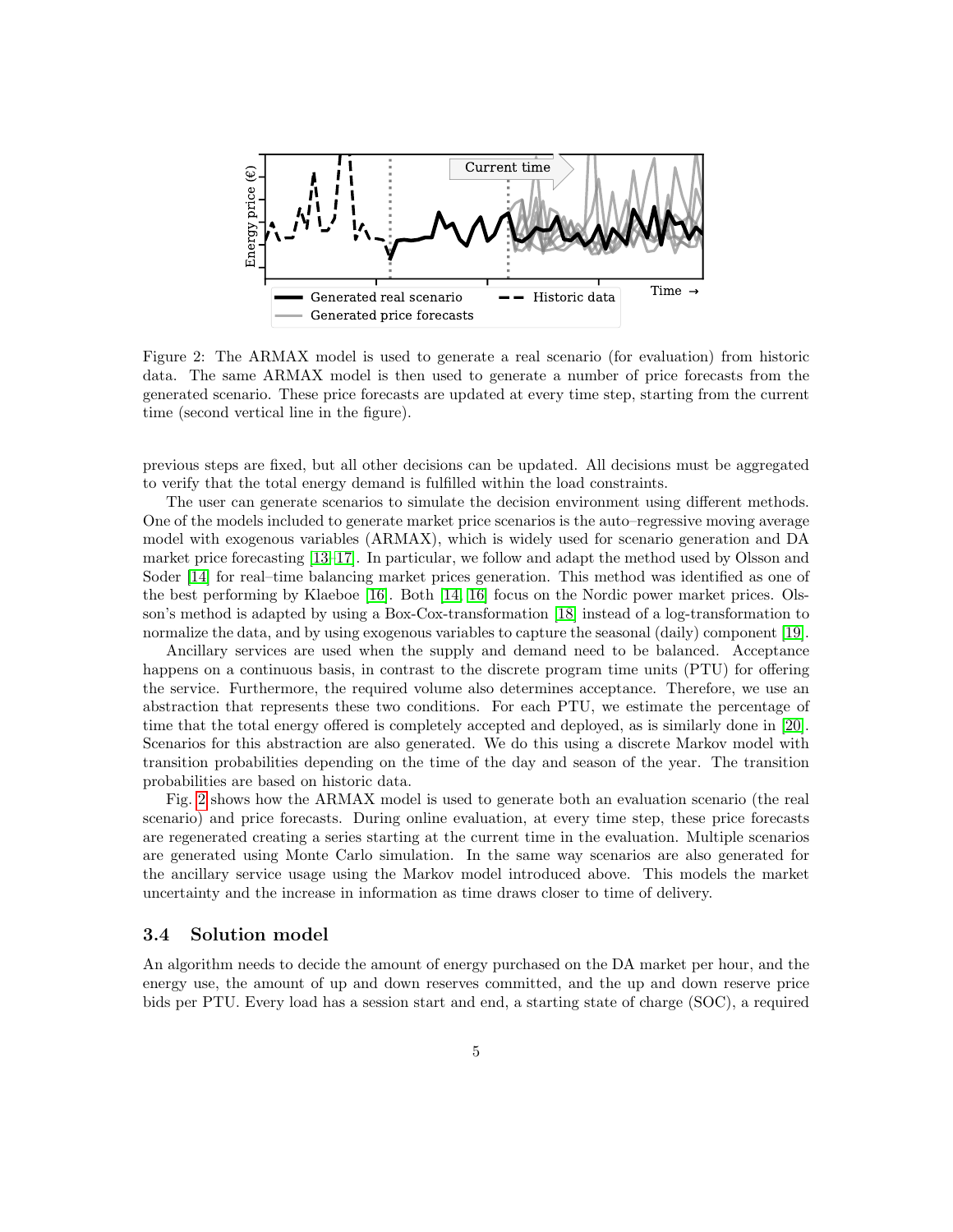minimum SOC, a capacity, and a maximum energy usage (charging speed). The data provided to the solution models is the DA price per hour, and a set of scenarios consisting of an up and down regulating price, an imbalance price, and percentage of up and down reserve usages for every PTU.

Solution methods include linear and mixed integer programming, non–linear programming, dynamic programming, particle swarm optimization, Markov process based–methods, evolutionary algorithms and other metaheuristics [\[5,](#page-12-4) [6\]](#page-12-5). Additionally, game theory models can be used when considering solutions that rely on the stakeholders' interaction and their willingness to cooperate.

B-FELSA can evaluate all such algorithms except for multi–party cooperating and competition models. The following are already included in the toolbox:

- 1. The Direct model (DI) represents buying energy immediately when plugged in.
- 2. The Optimal price method (OP) minimizes the costs by charging at those times when the predicted energy market price is minimal. It does not provide reserves.
- 3. Heuristics can be used to provide reasonable charging decisions. The MaxReg heuristic method (MR) from [\[21\]](#page-14-1) is included. MR follows a preferred operating point (POP). With MR the POP is defined in such a way that it allows for maximum reserve participation. Reserve bids are quantity-only. For the analysis in this paper, the method has been updated to consider the reserve commitment deadline. It assumes that all its bids will be accepted and fully deployed and makes new robust bids based on this assumption.
- 4. With the Deterministic model (DT), a user can plan energy and reserves market participation. The user determines a *desired acceptance probability*, which is used to find the optimal quantity and price bid for bidding in the reserves market. It also optimizes DA, and imbalance markets participation. The algorithm is the interpretation by Van der Linden et al.[\[22\]](#page-14-2) of the solution method introduced by Sarker et al.[\[23\]](#page-14-3).
- 5. The Quantity-only method (QO) offers ancillary services but does not provide a price bid and assumes to be always accepted. It is implemented with DT by setting the desired acceptance probability to 100%.
- 6. The Stochastic optimization model uses a number of price scenarios to determine optimal reserve price bids and energy trade in DA and imbalance markets. Two versions are included:
	- (a) A one stage stochastic optimization model (SO1) that is similar to the deterministic model presented above, but optimizes for multiple scenarios instead of only the average scenario.
	- (b) A two stage stochastic optimization model (SO2) that uses binary variables to determine whether a price bid will be accepted or not. It was originally developed by Van der Linden et al.[\[22\]](#page-14-2) and improved by making the MIP formulation more tight and compact.

B-FELSA also contains a perfect information (PI) solution model. Its solutions are obtained by providing SO2 with only the real scenario as input. The solution from PI can be used for comparison purposes.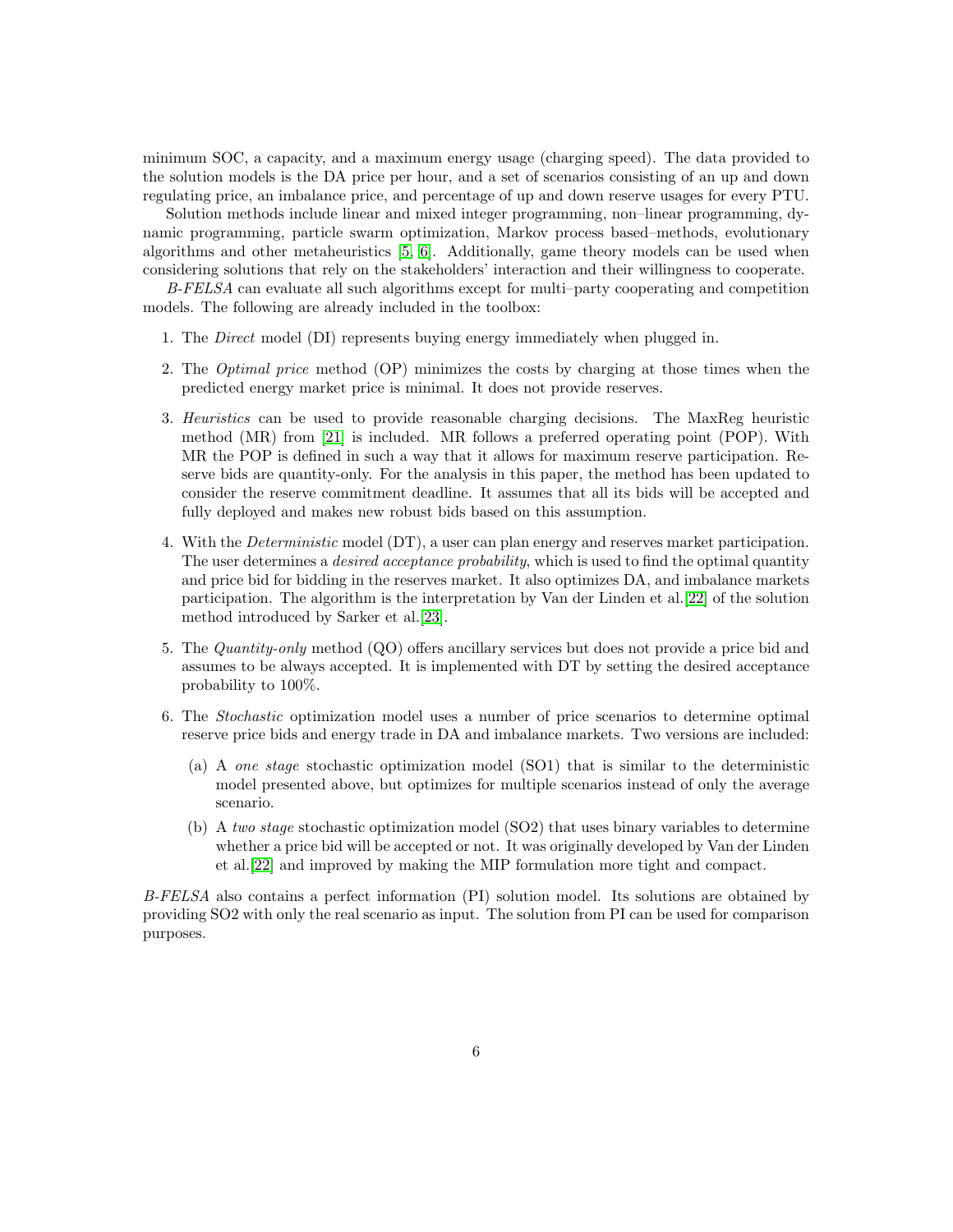#### 3.5 Evaluator

The evaluator uses simulation to measure the realisation of decisions made in every time step. Therefore, this module is critical to assess how online algorithms use new information to improve results.

The evaluator measures the run time and operation costs of the algorithm. It also measures the unmet demand and the exceeded battery capacity. It is possible that the algorithm makes a reserve commitment but the EV is not able to fulfill this commitment, because its battery capacity is reached. In this case the simulation continues as if it were possible, and the battery overflow is measured and outputted at the end. The same happens when the consumer's demand is not met.

#### 3.6 Visualization

B-FELSA provides different visualizations to the user with four objectives: first, comparing the market input data to the decisions made; second, the scheduling and bidding decisions as well as the consequences in terms of costs and risk; third, the evolution of decisions over time as well as the consequences of those decisions; and last, the ability to easily compare the effects of different algorithms, parameter settings or market settings side by side.

# 4 Case studies

The main purpose of B-FELSA is to be able to compare different online solution methods for DR programs quantitatively. In this section B-FELSA is used to study two case studies. The case studies are used to answer the following questions:

- 1. How does an online algorithm perform in comparison to the optimal decision under perfect information?
- 2. What algorithm offers the best trade–off between scalability, and solution quality (feasible running time for minimum cost and risk of unmet demand)?
- 3. What market participation strategy offers the minimum energy costs within my desired level of risk?
- 4. How does the algorithm deal with new (better) information?

The first case study is a realistic case study with a market configuration similar to the Dutch energy market. It tests the performance of the algorithms mentioned in terms of operational costs, run time, and ability to deal with uncertainty.

The second case study is an artificial case study in which the (increase of the) prediction quality of the market realization can be controlled. It measures the effect of the (increase of) prediction quality (over time) on the algorithm's performance.

#### 4.1 Dutch energy market case study

TenneT's market data [\[24\]](#page-14-4) is used to create 95 historic scenarios. The ARMAX and Markov model are used to generate 10 scenarios per historic scenario, giving 950 of these scenarios in total. Then, at every increment of 15 minutes in every run, a total of 25 scenarios is generated using the same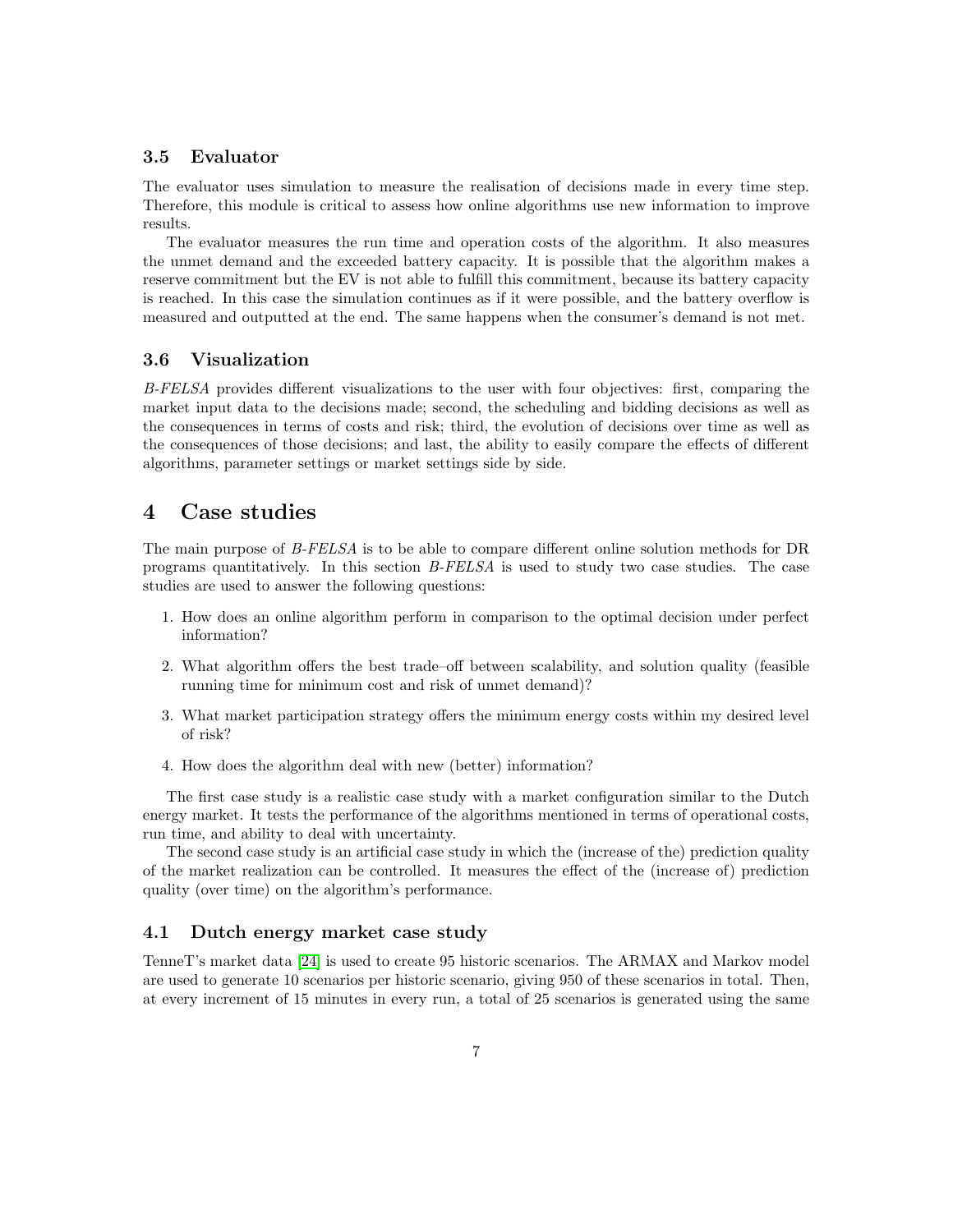<span id="page-7-0"></span>

Figure 3: Results for the Dutch case study. The results show the performance for the *x*-th quantile in terms of operation costs plus penalty, unmet demand and exceeded battery capacity. Note that the horizontal axes of the second and third plot are logarithmic axes.

ARMAX and Markov model to represent forecasts. This (renewed) data is given to the algorithms to make or update its decisions. For each of these scenarios the overnight charging of one EV is simulated. The charging session takes 12 hours, so 48 time steps of 15 minutes. The EV has a battery capacity of 30kWh, an initial SOC of 1kWh, needs 26kWh, has a maximum charging speed of 7kW, and a charging efficiency of 90%. Unmet demand is penalized with  $\epsilon$ 60/MWh and battery capacity overflow with  $\epsilon$ 200/MWh (in comparison, the average DA energy price is  $\epsilon$ 32/MWh). Discharging, or vehicle-to-grid, is not allowed.

The Dutch energy market has DA prices per hour, and regulation and imbalance prices per PTU of 15 minutes. Here only voluntary secondary reserve bids are considered and these regulation bids are asymmetric and can be made up to 7 PTUs before delivery. Regulation is rewarded based on the amount of reserves deployed. Imbalance prices are based on the highest (lowest) price of the deployed reserve bids. The Dutch market has a minimum regulation bid size, but this is ignored here.

Based on experiments, the desired acceptance probability for DT is set to 50%, and to 80% for SO1. SO2 optimizes based on 20 scenarios.

All the solution methods were coded in Java. Gurobi 8.1.0 [\[25\]](#page-14-5) is used as MIP solver for QO, DT, SO1 and SO2, with the MIP gap set to 1%. Run time results are for an Intel i7 6600U CPU with 8GB of RAM.

Fig. [3](#page-7-0) and Table [1](#page-8-0) show the results of this case study. The values shown in the table are averages. Fig. [3](#page-7-0) is a quantile plot. A quantile plot shows the fraction of values (vertical axis) that fall below that quantile (horizontal axis). The unmet demand and exceeded battery capacity are reported as percentages of the requested load and battery capacity respectively. An average unmet demand of 1.6% for example (the average unmet demand for DT) means that the battery is charged to 26.6kWh, 0.4kWh below its requested amount of 27kWh. With a charging speed of 7kW, this means that the EV missed approximately 4 minutes of charging time. This unmet demand is reflected in the cost with the penalization of  $\epsilon$ 60/MWh, resulting in a penalty of 2.5 cents.

The results for operation costs show only a small difference between the methods. A student's t-test proves that these differences are significant with *<sup>p</sup>* < 5% except for MR, QO, and SO1. The differences in unmet demand are significant for all cases, except for again QO and SO1. Differences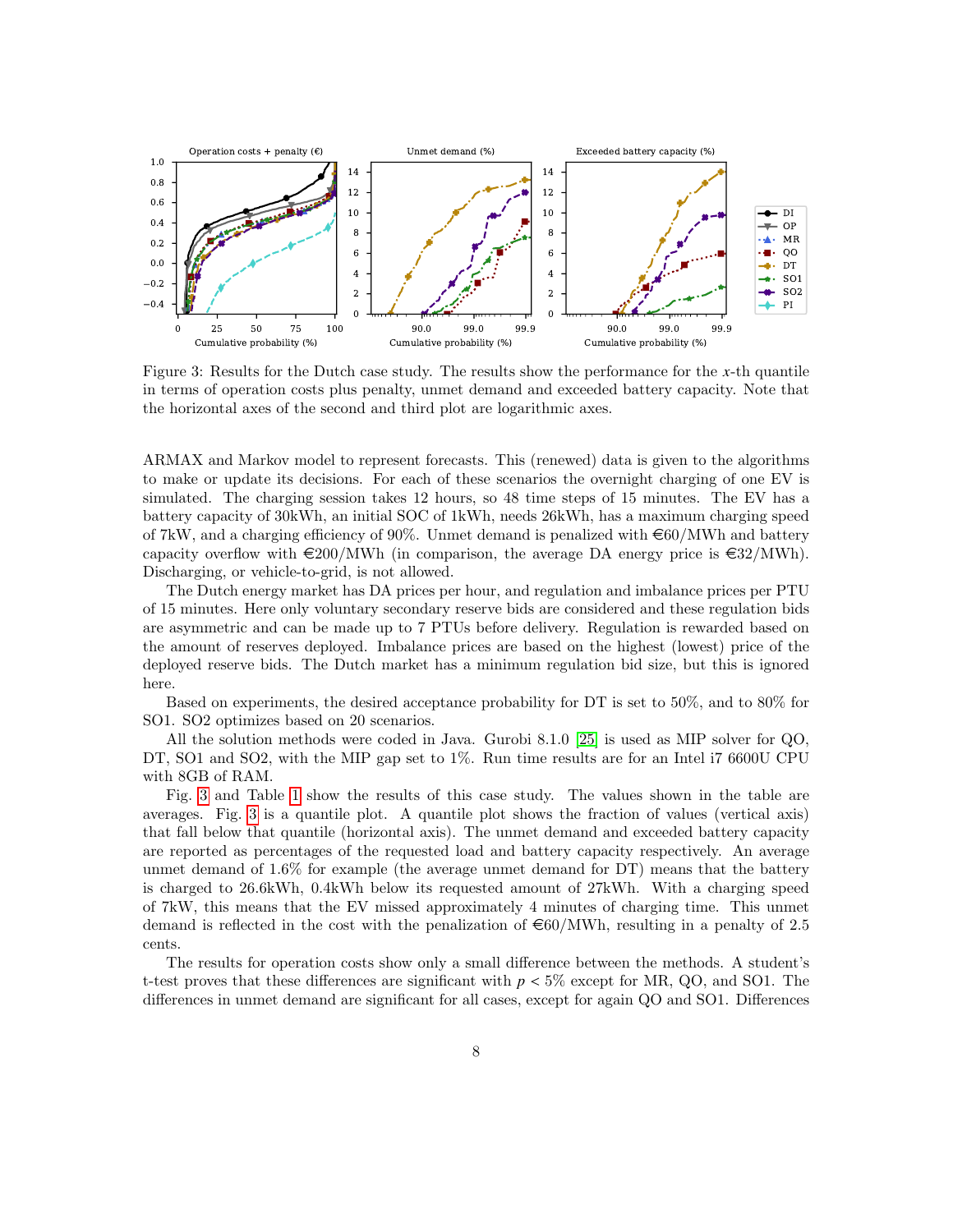|                 | $\text{Costs} +$ | Unmet           | Exceeded        | Run             |
|-----------------|------------------|-----------------|-----------------|-----------------|
|                 | penalty          | demand          | capacity        | time            |
|                 | (€)              | $(\%)$          | $(\%)$          | (s)             |
| DI              | $0.47 \pm 0.51$  | 0.0             | 0.0             | $1e-3\pm 2e-3$  |
| OΡ              | $0.39 \pm 0.44$  | 0.0             | 0.0             | $1e-3\pm 1e-3$  |
| MR.             | $0.27 \pm 0.46$  | 0.0             | 0.0             | $1e-3\pm 6e-3$  |
| QO              | $0.28 \pm 0.50$  | $0.08 \pm 0.68$ | $0.22 \pm 0.80$ | $0.59 \pm 0.10$ |
| DT              | $0.21 \pm 0.54$  | $1.63 \pm 2.84$ | $0.33 \pm 1.51$ | $0.58 \pm 0.08$ |
| SO <sub>1</sub> | $0.27 \pm 0.48$  | $0.11 \pm 0.69$ | $0.02 \pm 0.21$ | $0.66 \pm 0.10$ |
| SO <sub>2</sub> | $0.19 \pm 0.58$  | $0.24 \pm 1.14$ | $0.17 \pm 1.03$ | $73.8 \pm 41.2$ |
| РI              | $-0.25 \pm 0.78$ | 0.0             | 0.0             |                 |

<span id="page-8-0"></span>Table 1: Results for the Dutch case study. The values shown are the mean  $\pm$  the standard deviation of the results. The results are averages for one charging session.

in exceeded battery capacity are also significant for all cases, except for QO and SO2. It can be concluded therefore that SO2 on average has the best results in terms of costs plus penalty. The difference between SO1 and DT shows that solving for multiple scenarios does not decrease operation costs, but does decrease unmet demand and exceeded battery capacity (this is also the case when SO1 is run with the desired acceptance probability set to 50%). Interestingly, MR has cost results similar to QO and SO1 without having a penalty. What makes it more interesting is that MR does not use the scenario data at all. It also has a run time orders of magnitude smaller.

A general observation from the results is that there is a high variance in the results, and as a result, differences between methods are as small as 2% of the total standard deviation. The largest difference is between DI and SO2, with SO2 being 60% cheaper than DI. Having perfect information is on average yet another 85% of the total standard deviation better in comparison to SO2. But the standard deviation for PI is even higher than the total standard deviation. This means the performance variability is inherent to the problem. This also shows the importance of dealing with uncertainty in this problem.

#### 4.2 Controlled increasing prediction quality case study

The setup of the case study with controlled increasing prediction quality is similar to the previous case study except for the following point. Instead of generating 25 scenarios per time step, the simulator generates 25*q* scenarios. From these 25*q* scenarios, 25 scenarios with the smallest error are selected. This error measure is defined in such a way that differences between the real and generated scenario at the beginning of a scenario have a higher weight. By changing the parameter *q*, the quality of the forecast can be regulated, with *q* = 1 denoting no information increase, and higher *q* means higher forecast quality.

Fig. [4](#page-10-0) and Table [2](#page-9-0) show the effect of the increase in information over time. As time progresses, the methods are re-evaluated with more up to date data. The results in Fig. [4](#page-10-0) shows what the end results would have been if no change in decisions was made from that point. MR, DI and PI have been left out from this evaluation. MR is left out because the value of *q* does not influence its decisions as MR ignores the data.

A first glance shows directly that over time the operation costs for all methods decrease. The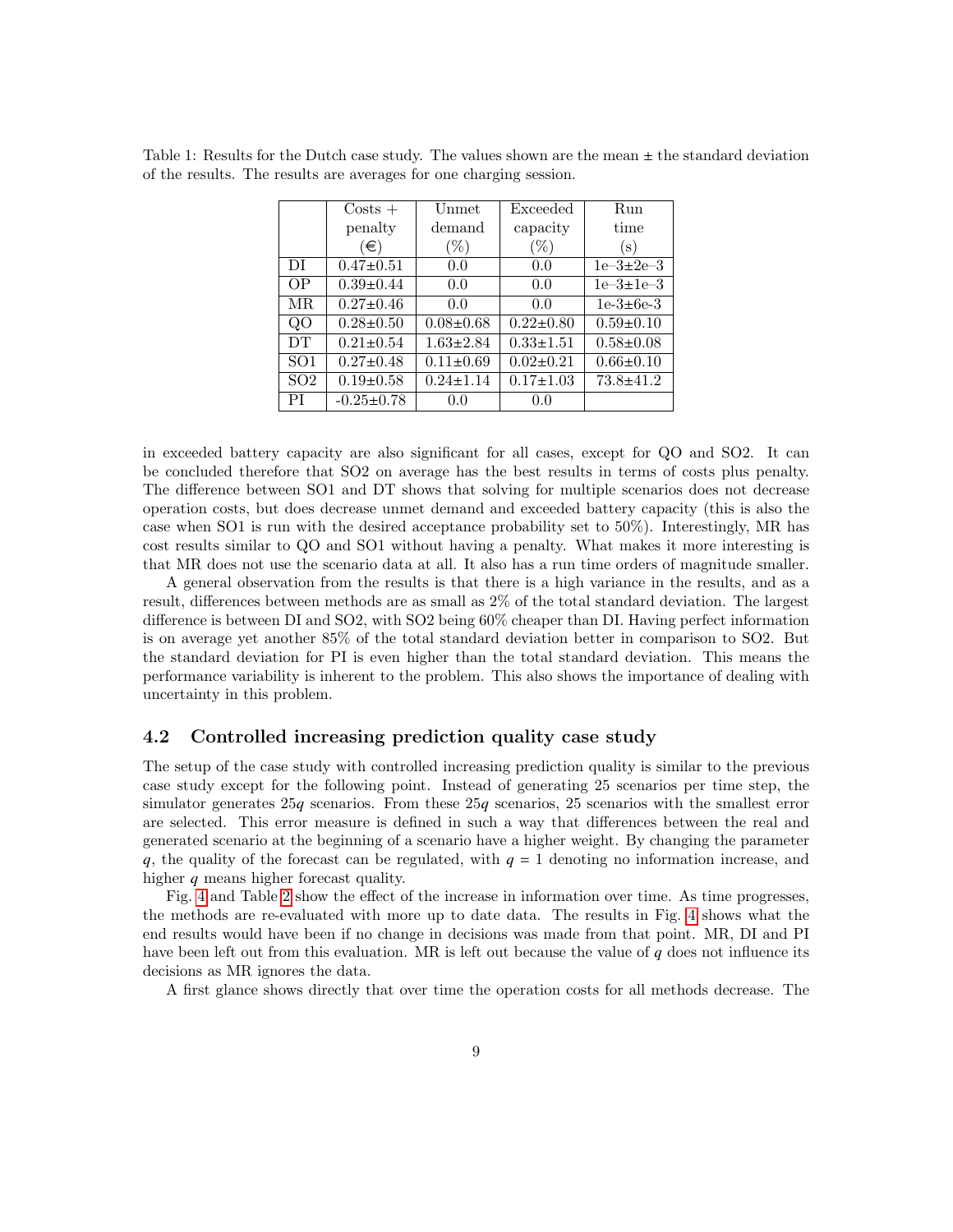<span id="page-9-0"></span>Table 2: Results for the controlled increasing forecast quality case. The values shown are the averages for  $q = 2$  with the average difference between  $q = 2$  and  $q = 1$  in parentheses (see values in Table [1\)](#page-8-0).

|                 | $\text{Costs}$ +   | Unmet          | Exceeded           |
|-----------------|--------------------|----------------|--------------------|
|                 | penalty $(\in)$    | demand $(\%)$  | capacity $(\%)$    |
| <b>OP</b>       | $0.33(-0.06)$      | 0.0            | 0.0                |
| 00              | $0.19(-0.09)$      | $0.22 (+0.14)$ | $0.06(-0.15)$      |
| DT              | $0.16(-0.06)$      | $1.73 (+0.10)$ | $0.21(-0.12)$      |
| SO <sub>1</sub> | $0.19(-0.08)$      | $0.11(-0.00)$  | $0.02$ ( $-0.01$ ) |
| SO <sub>2</sub> | $0.12$ ( $-0.07$ ) | $0.26 (+0.02)$ | $0.09$ ( $-0.08$ ) |

updated information allows the methods to improve their decisions and this gives better results. Fig. [4](#page-10-0) shows that the four methods that provide reserves improve more over time than OP. This is because OP only optimizes based on the expected energy price. The other methods provide reserves and learn over time whether reserve bids are accepted and deployed or not, and can updated their decisions based on that afterwards.

In the previous case study, the heuristic MR method had similar performance than more complex methods like SO1, even though it does not use any of the provided data. But with improved data quality QO, DT, SO1 and SO2 all perform better on average in terms of penalized costs. This shows the importance of analyzing methods with different information quality.

The amount of exceeded battery capacity and unmet demand also decrease over time. The increased information quality makes only a small difference for the amount of unmet demand at the end of the charging session. For DT, SO1, and SO2 this difference is not statistically significant. Just as with *q* = 1, QO, SO1, and SO2 all score well below 1% unmet demand on average. For these methods more than 90% of the time there is no unmet demand or exceeded battery capacity at all. The difference in exceeded battery capacity is bigger and statistically significant for all methods expect for SO1, but SO1 already has almost no exceeded capacity when  $q = 1$ .

# 5 Review of energy decision support tools

A broad spectrum of tools and simulators have been developed to address the upcoming challenges for policy makers and other power sector stakeholders. This section highlights the insights from four thorough reviews of computer tools developed in the last 20 years to inform decisions in the electric energy industry. Furthermore, it analyzes two tools that have capabilities comparable to B-FELSA.

Already in 2009, Conolly et al. published a review of the different computer tools that supported decisions relevant to the integration of renewable energy [\[26\]](#page-14-6). This survey aimed to inform decision– makers about the best tool to use for their specific situation. Tools were classified in: simulation, scenario, equilibrium–tool, top–down, bottom–up, operation optimization, and investment. None of these classifications focuses on assessing the strategies or algorithms used for scheduling loads.

Soares et al. classified simulation tools in electricity market, and micro–grid and smart grid simulators [\[27\]](#page-14-7). Grid simulators are designed to support decisions on the physical integration of the power grid components, which is outside of the scope of B-FELSA.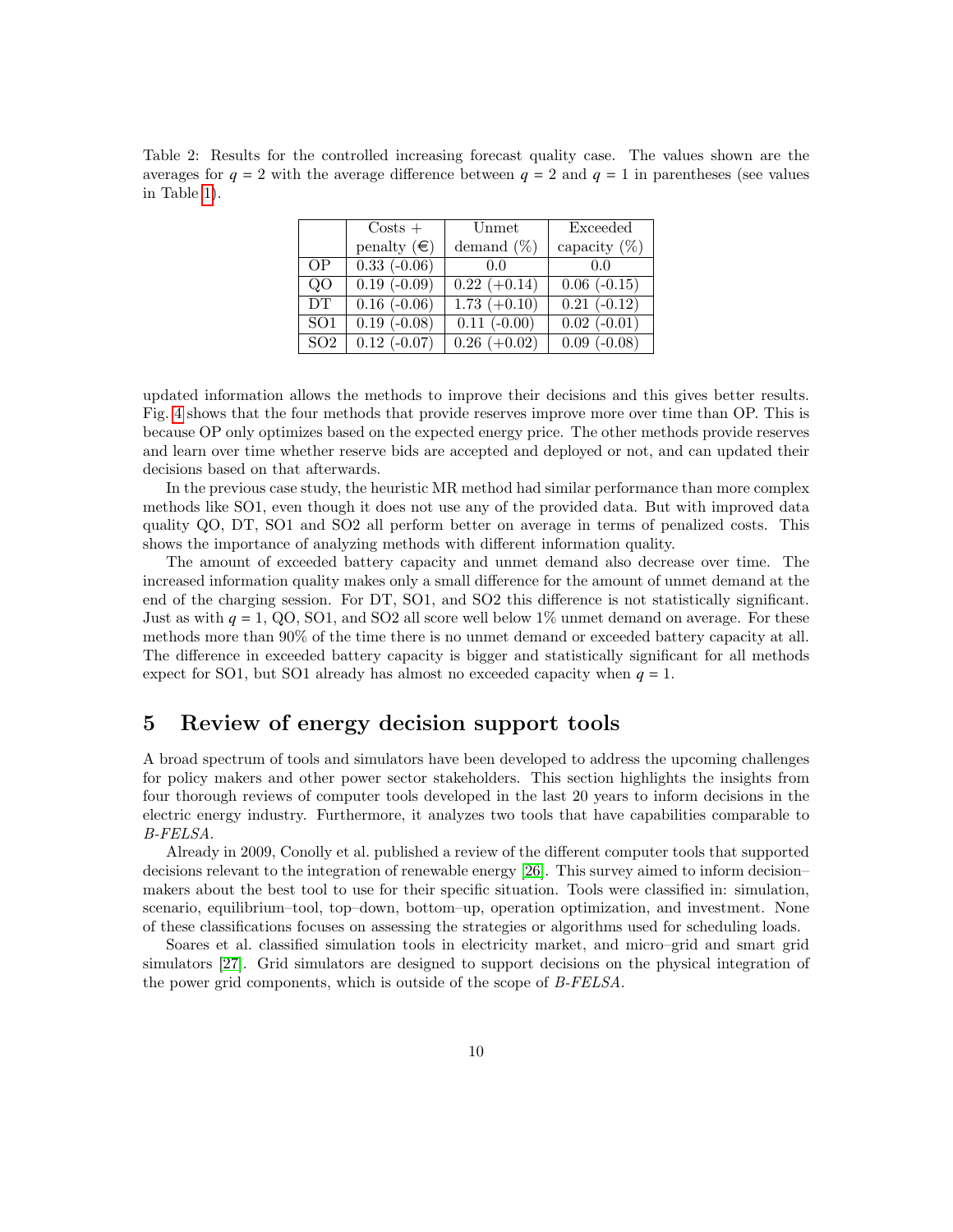<span id="page-10-0"></span>

Figure 4: Results for the controlled increasing forecast quality case. Forecast quality is regulated by selecting the best 25 scenarios out of 25*q* generated scenarios. Over time the forecast quality increases. The figure shows the total end results per time step as if the decisions after this time step would not have been changed. In the case study, new decisions were made every 15 minutes. In the graph, the results are averaged per hour to increase readability.

Energy market simulators model the energy market as a series of interactions between different stakeholders negotiating electricity contracts. These simulators help those stakeholders to prescribe the consequences of their own decisions and those of other parties participating in the markets. Hence, they could include the objectives of  $B\text{-}FELSA$  as well. Some well–known examples are: the Simulator for Electric Power Industry Agents (SEPIA) [\[28\]](#page-14-8), Powerweb, which includes both a market and grid model [\[29\]](#page-14-9), the Short-medium Run Electricity Market Simulator (SREMS) based on game theory [\[30\]](#page-14-10), the Electricity Markets Complex Adaptive System (EMCAS) [\[31\]](#page-14-11), the AMES, a wholesale power market test bed [\[32\]](#page-14-12), the advanced energy systems analysis model, EnergyPLAN [\[33\]](#page-15-0), and the Multi-agent Simulator of Competitive Electricity Markets (MASCEM) [\[34\]](#page-15-1). Many of these energy market simulators are very powerful and include agent models that can learn from their actions. Additionally, some have been enhanced by the integration with packages with important features. For example, ALBids is a decision support tool for agents negotiating in the energy market [\[35\]](#page-15-2). It includes different strategies already introduced in the literature. These strategies can be used by agents in MASCEM and compared considering different market environments.

Seventy–five modeling tools to analyze energy systems were studied by Ringkjøb et al. [\[36\]](#page-15-3). Similar to [\[26\]](#page-14-6), this more recent study highlights that energy computer tools are designed to answer specific questions. Ringkjøb et al. classify the tools in power systems analysis; operation decision support, which focus on dispatch problems, such as the unit commitment problem; investment decision support that assess full investment cycles; and scenarios for focusing on long–term industry projections [\[36\]](#page-15-3). These classifications do not capture the aim of B-FELSA. Nonetheless, among the tools included, the Distributed Energy Resources Customer Adoption Model Plus (DER-CAM+)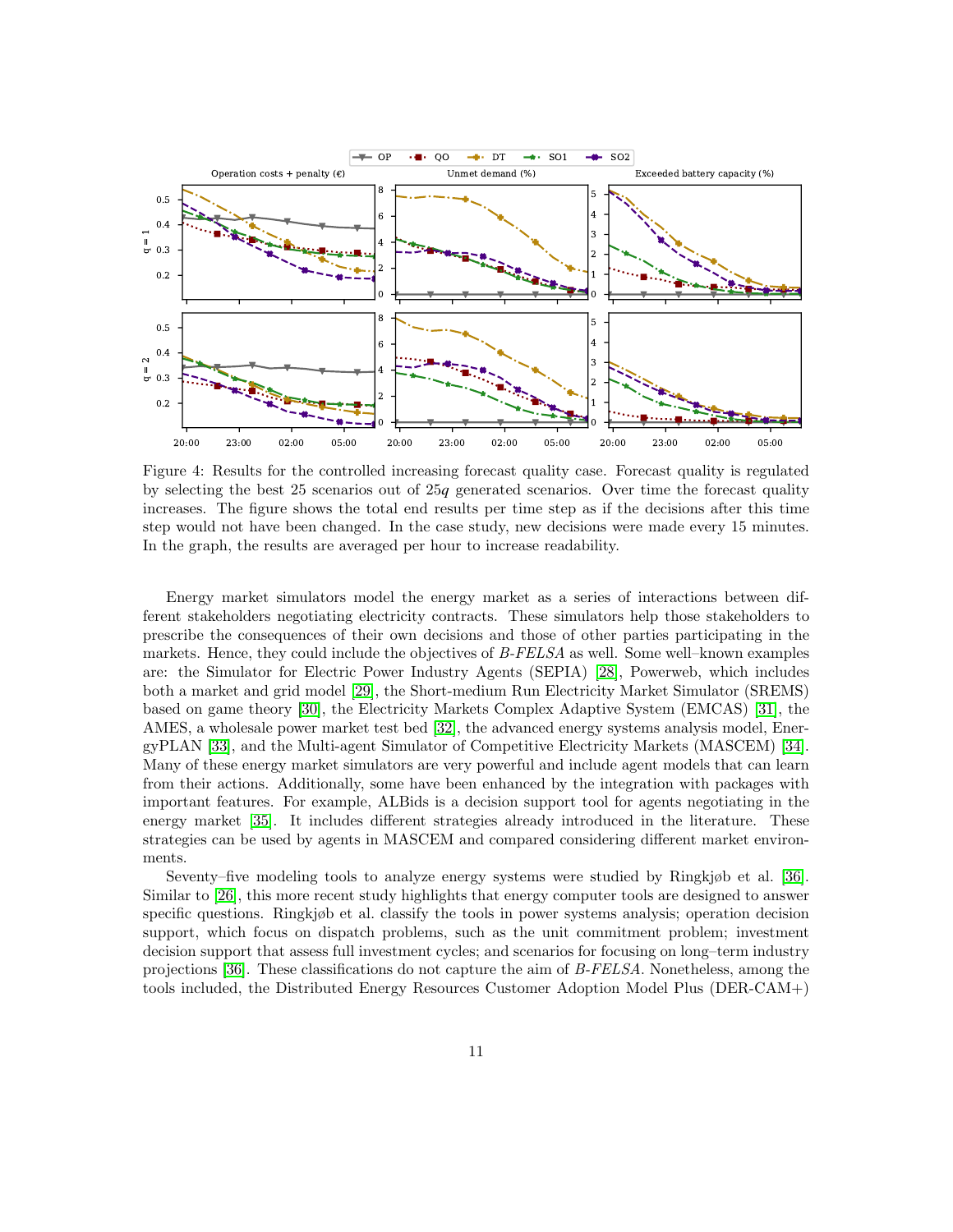has an objective relevant to our work [\[37\]](#page-15-4). This tool classifies loads based on their fuel or end–use type. It integrates a power grid model with market data to represent energy, as well as reserve markets. Selecting the best strategy for distributed loads considering the market participation and grid constraints is one of its main objectives.

The tools studied in these four surveys have many applications, but they are mostly based on deterministic models [\[36\]](#page-15-3). Furthermore, when agents can consider alternative strategies, these are predetermined or derived from the learning algorithms dependant on the market simulation [\[38\]](#page-15-5). Of the tools studied, ALBids and DER-CAM+ aim to find an optimal strategy for parties with distributed and flexible loads participating in energy markets. However, these tools include this capability among an array of options, which hinders their use for studying the effect from different factors (under controlled settings) on algorithms for scheduling decisions.

B-FELSA addresses the absence of a comparison methodology and simulation environment for algorithms that optimally schedule flexible loads. This is achieved by focusing on the decisions made by an agent trading energy to be used or dispatched by flexible loads. This agent is a price– taker. Thus, the uncertainty in the different markets is simulated through scenarios of prices and settlement decisions. Furthermore, we consider the implications of the strategic decisions made by flexibility traders for other important energy sector matters.

# 6 Conclusions

Large numbers of DR programs and algorithms have been developed for dealing with increasing uncertainty in energy supply. This paper presents a benchmarking tool for quantitative analysis of these methods, called B-FELSA. B-FELSA is designed to be able to consistently compare flexible loads scheduling algorithms under a variety of different market designs, and varying information regarding future price and reserve acceptance scenarios.

The two presented case studies illustrate the value of B-FELSA. The results show first that a simple analysis of algorithms based on expected values is not good enough, because of the highly volatile nature of imbalance prices and ancillary service usage. In particular, the strategy that uses expected values (DT) has the highest percentage of unmet demand and exceeded battery capacity.

Second, the case studies show that it is hard (very costly) to find schedules with reserves that are robust and meet the minimum energy and capacity requirements in all scenarios. This is of particular importance for stakeholders that want to minimize or quantify risk, or for a TSO that considers using flexible loads for maintaining system stability.

Third, B-FELSA gives insight into how the solution methods improve their decisions over time. The uncertainty of the market behavior makes it difficult to trade based on schedules made dayahead. The online analysis shows that updating your decisions during the day is necessary to decrease costs and to minimize risk, and that the quality of data should be considered when choosing a scheduling algorithm. It also shows the benefit of using stochastic programming or robust approaches, especially with regard to balancing risk and costs.

This paper focuses on the optimization from the perspective of flexible load consumers. With future work the presented framework should also be able to answer research questions from other stakeholders. The consumer is interested in minimizing costs and risk. Distribution system operators want to prevent congestion and maintain voltage level standards, and are therefore interested in consumer behavior and in providing the right incentives to consumers to maintain stability. Similarly, TSOs are interested in prescribing the balancing capacity available considering the incentives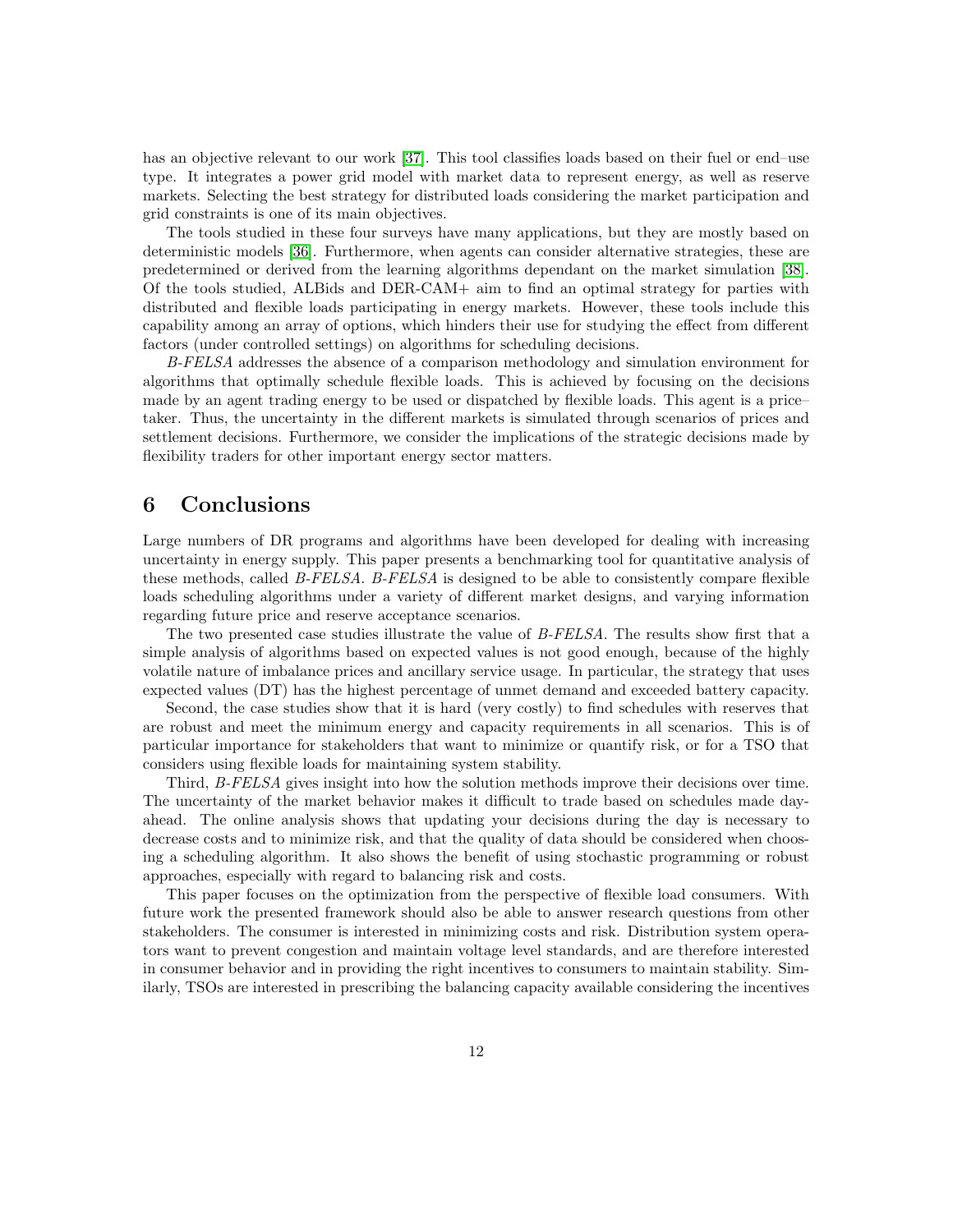offered by the wholesale market and their imbalance settlements. And policymakers want markets that efficiently allocate resources and provide solutions that improve social welfare.

B-FELSA can already answer some of the questions that these stakeholders might have. Still, there are a few important addition that would enlarge the scope of the proposed framework: the intraday market, other types of flexible load, and different types of local grid constraints are examples. The case studies also show that the (quality of the) data influences the performance of the algorithms. By adding other data generation methods it will be clearer what performance can be explained by the data, and what by the solution method. Other future work is to use the insight that B-FELSA provides to make a better online scheduling algorithm.

Regulators must design the right incentive mechanism that enables social welfare of energy systems operations. Operators need to make the best term daily operations, maintenance, and planning decisions that guarantee a reliable and sustainable service. Users want the best and most affordable service. Moreover, users that can sell to the grid or can offer flexibility for a smooth operation may need an incentive and efficient planning algorithms to make their flexibility available. Therefore, there is a high demand for methods to support the diverse set of new decisions faced by the energy sector stakeholders. B-FELSA provides the framework to assess these methods.

# Acknowledgments

The work presented in this paper is funded by the Netherlands Organization for Scientific Research (NWO), as part of the Uncertainty Reduction in Smart Energy Systems program (URSES)

# References

- <span id="page-12-0"></span>[1] International Renewable Energy Agency. Energy transition. [https://www.irena.org/](https://www.irena.org/energytransition) [energytransition](https://www.irena.org/energytransition), 2018. Accessed: 2018-11-13.
- <span id="page-12-1"></span>[2] Jos´e Villar, Ricardo Bessa, and Manuel Matos. Flexibility products and markets: Literature review. Electric Power Systems Research, 154:329–340, 2018. doi: 10.1016/j.epsr.2017.09.005.
- <span id="page-12-2"></span>[3] Antimo Barbato and Antonio Capone. Optimization models and methods for demand-side management of residential users: A survey. Energies, 7(9):5787–5824, 2014. doi: 10.3390/ en7095787.
- <span id="page-12-3"></span>[4] Ruilong Deng, Zaiyue Yang, Mo-Yuen Chow, and Jiming Chen. A survey on demand response in smart grids: Mathematical models and approaches. IEEE Transactions on Industrial Informatics, 11(3):570–582, 2015. doi: 10.1109/TII.2015.2414719.
- <span id="page-12-4"></span>[5] Joy Chandra Mukherjee and Arobinda Gupta. A review of charge scheduling of electric vehicles in smart grid. IEEE Systems Journal, 9(4):1541–1553, 2015. doi: 10.1109/JSYST.2014. 2356559.
- <span id="page-12-5"></span>[6] John S Vardakas, Nizar Zorba, and Christos V Verikoukis. A survey on demand response programs in smart grids: Pricing methods and optimization algorithms. IEEE Communications Surveys & Tutorials, 17(1):152–178, 2015. doi: 10.1109/COMST.2014.2341586.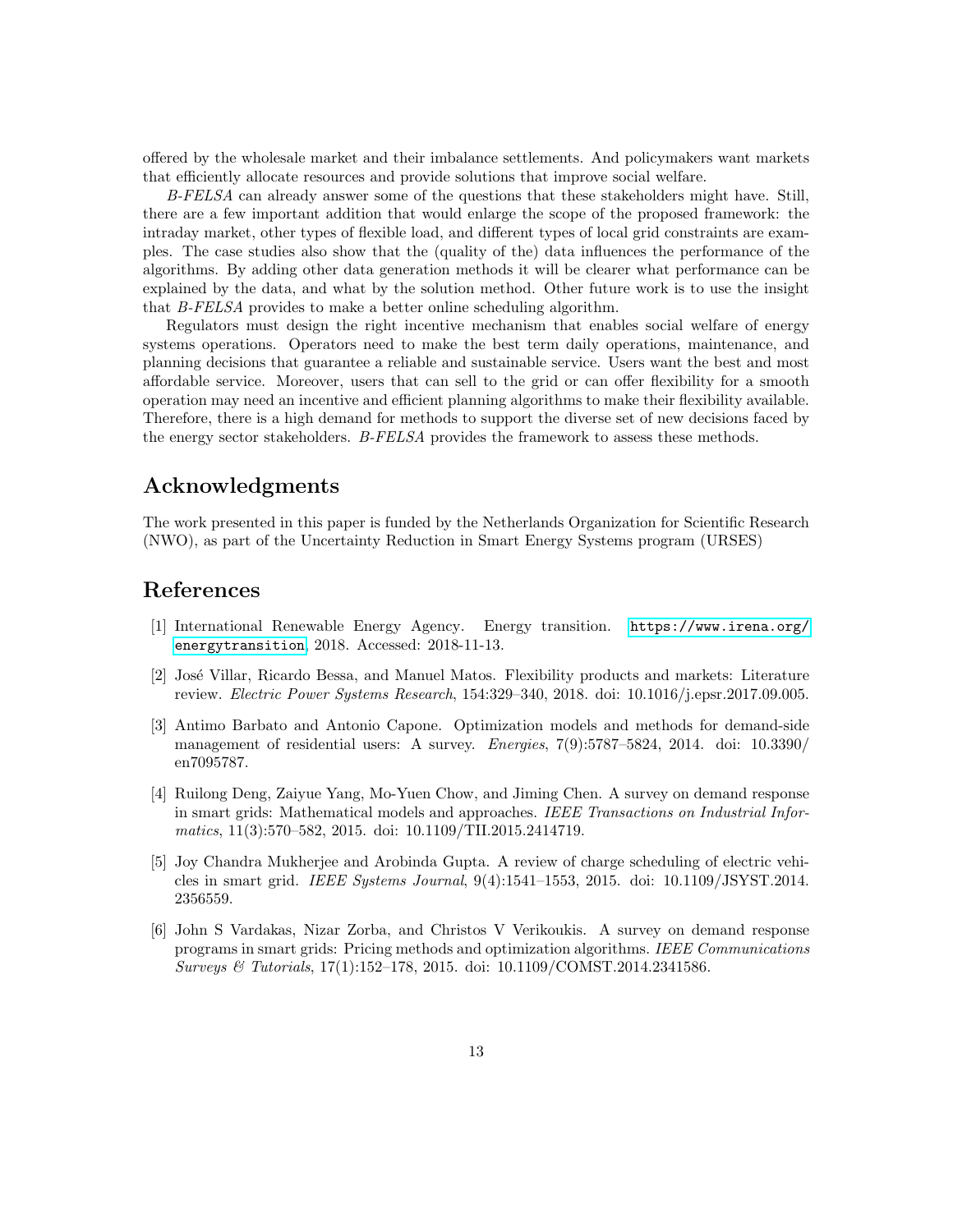- <span id="page-13-0"></span>[7] Zhiwei Xu, Duncan S Callaway, Zechun Hu, and Yonghua Song. Hierarchical coordination of heterogeneous flexible loads. IEEE Transactions on Power Systems,  $31(6):4206-4216$ ,  $2016$ . doi: 10.1109/TPWRS.2016.2516992.
- <span id="page-13-1"></span>[8] Jalal Kazempour and Benjamin F Hobbs. Value of flexible resources, virtual bidding, and self-scheduling in two-settlement electricity markets with wind generation—part i: Principles and competitive model. IEEE Transactions on Power Systems, 33(1):749–759, 2018. doi: 10.1109/TPWRS.2017.2699687.
- <span id="page-13-2"></span>[9] Fabian Dunke and Stefan Nickel. Evaluating the quality of online optimization algorithms by discrete event simulation. Central European Journal of Operations Research, 25(4):831–858, 2017. doi: 10.1007/s10100-016-0455-6.
- <span id="page-13-3"></span>[10] Janusz Bialek, Emanuele Ciapessoni, Diego Cirio, Eduardo Cotilla-Sanchez, Chris Dent, Ian Dobson, Pierre Henneaux, Paul Hines, Jorge Jardim, Stephen Miller, et al. Benchmarking and validation of cascading failure analysis tools. IEEE Transactions on Power Systems, 31(6): 4887–4900, 2016. doi: 10.1109/TPWRS.2016.2518660.
- <span id="page-13-4"></span>[11] Tom Brijs, Cedric De Jonghe, Benjamin F Hobbs, and Ronnie Belmans. Interactions between the design of short-term electricity markets in the CWE region and power system flexibility. Applied energy, 195:36–51, 2017. doi: 10.1016/j.apenergy.2017.03.026.
- <span id="page-13-5"></span>[12] Koos van der Linden. Benchmark for flexible electric load scheduling algorithms v1.0. [https:](https://github.com/AlgTUDelft/B-FELSA) [//github.com/AlgTUDelft/B-FELSA](https://github.com/AlgTUDelft/B-FELSA), 2019.
- <span id="page-13-6"></span>[13] Antonio J Conejo, Miguel Carrión, Juan M Morales, et al. *Decision making under uncertainty* in electricity markets, volume 1. Springer, 2010. doi: 10.1007/978--1--4419--7421--1.
- <span id="page-13-8"></span>[14] Magnus Olsson and Lennart Soder. Modeling real-time balancing power market prices using combined SARIMA and markov processes. IEEE Transactions on Power Systems, 23(2):443– 450, 2008. doi: 10.1109/TPWRS.2008.920046.
- [15] Muhammad Ansari, Ali T Al-Awami, Eric Sortomme, and MA Abido. Coordinated bidding of ancillary services for vehicle-to-grid using fuzzy optimization. IEEE Transactions on Smart Grid, 6(1):261–270, 2015. doi: 10.1109/TSG.2014.2341625.
- <span id="page-13-9"></span>[16] Gro Klæboe, Anders Lund Eriksrud, and Stein-Erik Fleten. Benchmarking time series based forecasting models for electricity balancing market prices. Energy Systems, 6(1):43–61, 2015. doi: 10.1007/s12667-013-0103-3.
- <span id="page-13-7"></span>[17] Manijeh Alipour, Behnam Mohammadi-Ivatloo, Mohammad Moradi-Dalvand, and Kazem Zare. Stochastic scheduling of aggregators of plug-in electric vehicles for participation in energy and ancillary service markets. Energy, 118:1168–1179, 2017. doi: 10.1016/j.energy.2016.10.141.
- <span id="page-13-10"></span>[18] George EP Box and David R Cox. An analysis of transformations. Journal of the Royal Statistical Society: Series B (Methodological), 26(2):211–243, 1964.
- <span id="page-13-11"></span>[19] Gerrit Deen. Increasing the market value of wind power using improved stochastic process modeling and optimization. Master's thesis, Delft University of Technology, 3 2019.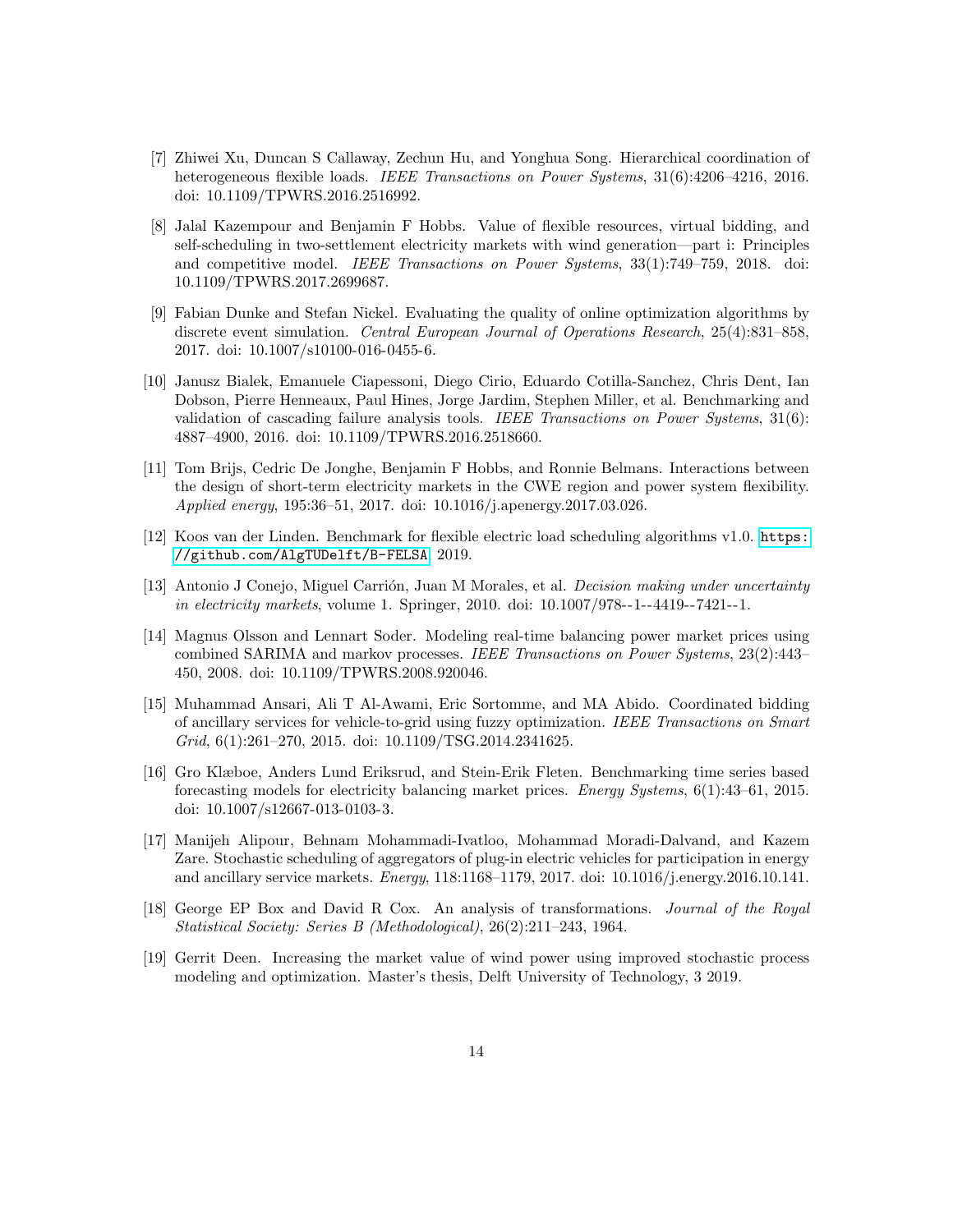- <span id="page-14-0"></span>[20] Stylianos I Vagropoulos and Anastasios G Bakirtzis. Optimal bidding strategy for electric vehicle aggregators in electricity markets. IEEE Transactions on power systems, 28(4):4031– 4041, 2013.
- <span id="page-14-1"></span>[21] Eric Sortomme and Mohamed A El-Sharkawi. Optimal charging strategies for unidirectional vehicle-to-grid. IEEE Transactions on Smart Grid, 2(1):131–138, 2010.
- <span id="page-14-2"></span>[22] Koos van der Linden, Mathijs de Weerdt, and Germán Morales-España. Optimal non-zero price bids for evs in energy and reserves markets using stochastic optimization. In Proceedings of the 15th International Conference on the European Energy Market (EEM), pages 574–578. IEEE, 2018. doi: 10.1109/EEM.2018.8470023.
- <span id="page-14-3"></span>[23] M. R. Sarker, Y. Dvorkin, and M. A. Ortega-Vazquez. Optimal Participation of an Electric Vehicle Aggregator in Day-Ahead Energy and Reserve Markets. IEEE Transactions on Power Systems, 31(5):3506–3515, September 2016. ISSN 0885–8950. doi: 10.1109/TPWRS.2015. 2496551.
- <span id="page-14-4"></span>[24] TenneT. Market information. [http://www.tennet.org/bedrijfsvoering/ExporteerData.](http://www.tennet.org/bedrijfsvoering/ExporteerData.aspx) [aspx](http://www.tennet.org/bedrijfsvoering/ExporteerData.aspx), 1 2019. Accessed: 2019-07-03.
- <span id="page-14-5"></span>[25] Gurobi Optimization Inc. Gurobi optimizer reference manual. <http://www.gurobi.com>, 2016.
- <span id="page-14-6"></span>[26] David Connolly, Henrik Lund, Brian Vad Mathiesen, and Martin Leahy. A review of computer tools for analysing the integration of renewable energy into various energy systems. Applied energy, 87(4):1059–1082, 2010. doi: 10.1016/j.apenergy.2009.09.026.
- <span id="page-14-7"></span>[27] João Soares, Tiago Pinto, Fernando Lezama, and Hugo Morais. Survey on complex optimization and simulation for the new power systems paradigm. Complexity, 2018, 2018. doi: 10.1155/2018/2340628.
- <span id="page-14-8"></span>[28] Steven A Harp, Sergio Brignone, Bruce F Wollenberg, and Tariq Samad. SEPIA. a simulator for electric power industry agents. IEEE Control Systems Magazine, 20(4):53–69, 2000. doi: 10.1109/37.856179.
- <span id="page-14-9"></span>[29] Ray D Zimmerman and Robert J Thomas. Powerweb: A tool for evaluating economic and reliability impacts of electric power market designs. In IEEE PES Power Systems Conference and Exposition, 2004., pages 1562–1567. IEEE, 2004. doi: 10.1109/PSCE.2004.1397612.
- <span id="page-14-10"></span>[30] G Migliavacca. SREMS: a short-medium run electricity market simulator based on game theory and incorporating network constraints. In 2007 IEEE Lausanne Power Tech, pages 813–818. IEEE, 2007. doi: 10.1109/PCT.2007.4538420.
- <span id="page-14-11"></span>[31] M North, P Thimmapuram, R Cirillo, C Macal, G Conzelmann, G Boyd, V Koritarov, and T Veselka. EMCAS: An agent-based tool for modeling electricity markets. In 2003 Agent Conference on Challenges in Social Simulation, page 253, 2003.
- <span id="page-14-12"></span>[32] Hongyan Li and Leigh Tesfatsion. The ames wholesale power market test bed: A computational laboratory for research, teaching, and training. In 2009 IEEE Power & Energy Society General Meeting, pages 1–8. IEEE, 2009. doi: 10.1109/PES.2009.5275969.